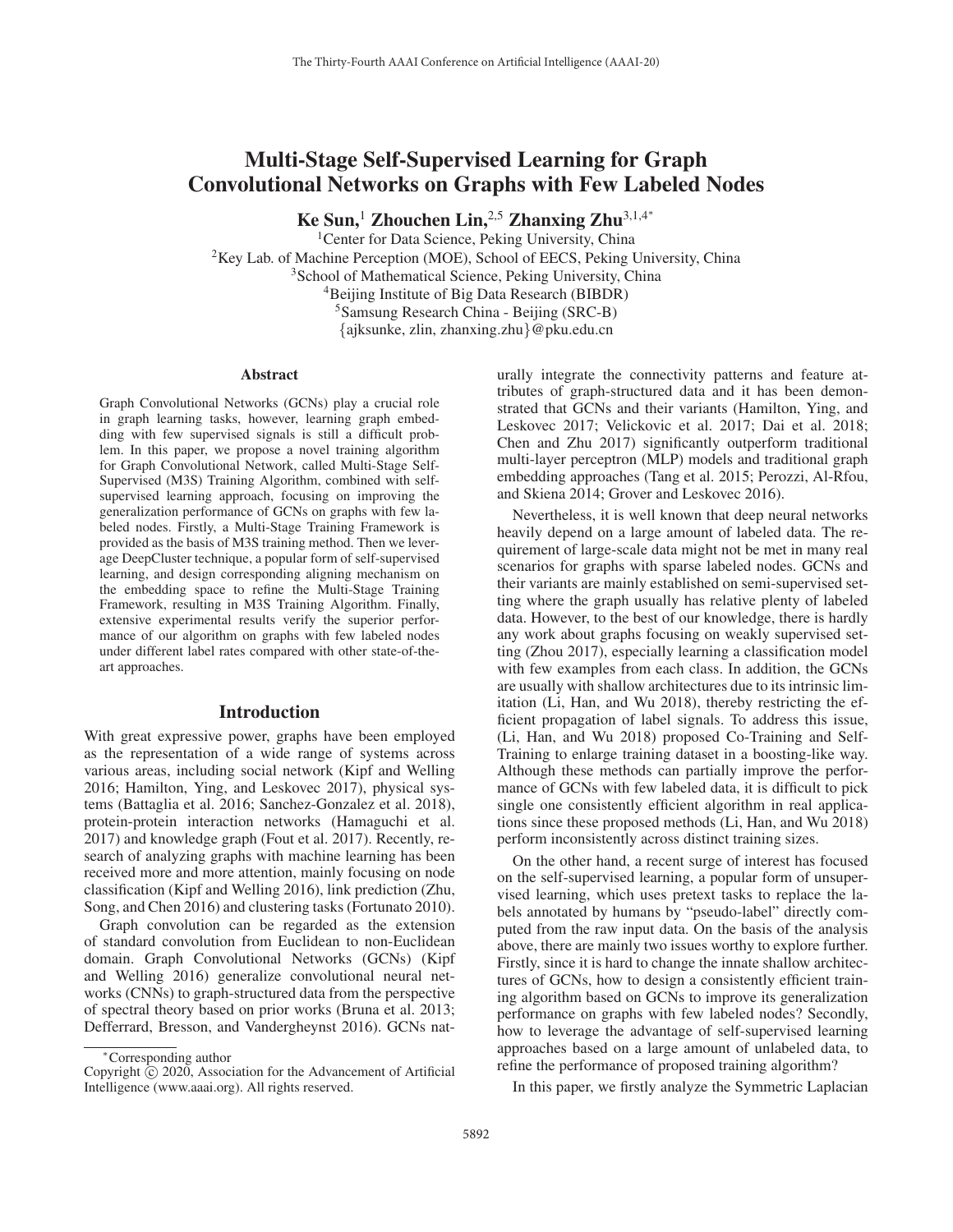Smoothing (Li, Han, and Wu 2018) of GCNs and show that this intrinsic property determines the shallow architectures of GCNs, thus restricting its generalization performance on only few labeled data due to the inefficient propagation of label information. Then we show the layer effect of GCNs on graph with few labeled nodes: to maintain the best generalization, it requires more layers for GCNs with fewer labeled data in order to propagate the weak label signals more broadly. Further, to overcome the inefficient propagation of label information with few labels for shallow architectures of GCNs, we firstly propose a more general training algorithm of GCNs based on Self-Training (Li, Han, and Wu 2018), called *Multi-Stage Training Framework*. Furthermore, we apply DeepCluster (Caron et al. 2018), a popular method of self-supervised learning, on the graph embedding process of GCNs and design a novel aligning mechanism on clusters to construct pseudo-labels in classification for each unlabeled data in the embedding space. Next we incorporate DeepCluster approach and the aligning mechanism into the Multi-Stage Training Framework in an elegant way and formally propose *Multi-Stage Self-Supervised (M3S) Training Algorithm*. Extensive experiments demonstrate that our M3S approach are superior to other state-of-the-art approaches across all the considered graph learning tasks with limited number of labeled nodes. In summary, the contributions of the paper are listed below:

- We first probe the existence of Layer Effect of GCNs on graphs with few labeled nodes, revealing that GCNs requires more layers to maintain the performance with lower label rate.
- We propose an efficient training algorithm, called M3S, combining the Multi-Stage Training Framework and DeepCluster approach. It exhibits state-of-the-art performance on graphs with low label rates.
- Our M3S Training Algorithm in fact can provide a more general framework that leverages self-supervised learning approaches to improve multi-stage training framework to design efficient algorithms on learning tasks with only few labeled data.

## Our Approach

Before introducing our M3S training algorithm, we will firstly elaborate the issue of inefficient propagation of information from limited labeled data due to the essence of symmetric laplacian smoothing of GCNs, which forms the motivation of our work. Then a multi-stage training framework and DeepCluster approach are proposed, respectively, composing the basic components of our M3S algorithm. Finally, we will formally provide multi-stage self-supervised (M3S) training algorithm in detail, a novel and efficient training method of GCNs focusing on graphs with few labeled nodes.

# Symmetric Laplacian Smoothing of Graph Convolutional Networks

In the GCNs model (Kipf and Welling 2016) of semisupervised classification, the graph embedding  $Z$  of nodes with two convolutional layers is formulated as:

$$
Z = \text{softmax}(\hat{A} \text{ReLU}(\hat{A}XW^{(0)})W^{(1)}), \quad (1)
$$

where  $\hat{A} = \tilde{D}^{-\frac{1}{2}} \tilde{A} \tilde{D}^{-\frac{1}{2}}, \tilde{A} = A + I$  and  $\tilde{D}$  is the degree matrix of  $\tilde{A}$ . X and A denote the feature and the adiacent matrix of  $\tilde{A}$ . X and A denote the feature and the adjacent matrix, respectively.  $W^{(0)}$  is the input-to-hidden weight matrix and  $W^{(1)}$  is the hidden-to-output weight matrix.

Related work (Li, Han, and Wu 2018) pointed out the reason why the GCNs work lies in the Symmetric Laplacian Smoothing of this spectral convolutional type, which is the key for the huge performance gain. We simplify it as follows:

$$
\mathbf{z}_{i} = \sum_{j} \frac{\tilde{a}_{ij}}{\sqrt{\tilde{d}_{i}} \sqrt{\tilde{d}_{j}}} \mathbf{x}_{j} \quad \text{(for } 1 \leq i \leq n), \tag{2}
$$

where *n* is the size of nodes and  $z_i$  is the first-layer embedding of node i from input features **x**. Its corresponding matrix formulation is as follows:

$$
Z = \tilde{D}^{-\frac{1}{2}} \tilde{A} \tilde{D}^{-\frac{1}{2}} X,\tag{3}
$$

where  $Z$  is the one-layer embedding matrix of feature matrix  $X$ . In addition, (Li, Han, and Wu 2018) showed that by repeatedly applying Laplacian smoothing many times, the embedding of vertices will finally converge to the proportional to the square root of the vertex degree, thus restricting the enlargement of convolutional layers.

In this case, a shallow GCN cannot sufficiently propagate the label information to the entire graph with only a few labels, yielding the unsatisfying performance of GCNs on graphs with few labeled nodes. To tackle this deficit of GCNs, we propose an effective training algorithm based on GCNs especially focusing on graphs with only a small number of labels, dispensing with the inconsistent performance of four algorithms proposed in (Li, Han, and Wu 2018).

On the other hand, as shown in Figure 2, the requirement of number of graph convolutional layers for the best performance differs for the different label rates. Concretely speaking, the lower label rate of a graph has, the more graph convolutional layers are required for the purpose of more efficient propagation of label information.

## Multi-Stage Training Framework

Inspired by the Self-Training algorithm proposed by (Li, Han, and Wu 2018), working by adding the most confident predictions of each class to the label set, we propose a more general Multi-Stage Training Framework described in Algorithm 1.

In contrast with original Self-Training that explores the most confident nodes and adds them with predicted virtual labels only once, Multi-Stage Training Algorithm executes this process  $K$  times. On graphs with limited labels, this algorithm framework repeatedly adds more confident labeled data and facilitates the propagation of label information, resulting in the better performance compared with original approaches.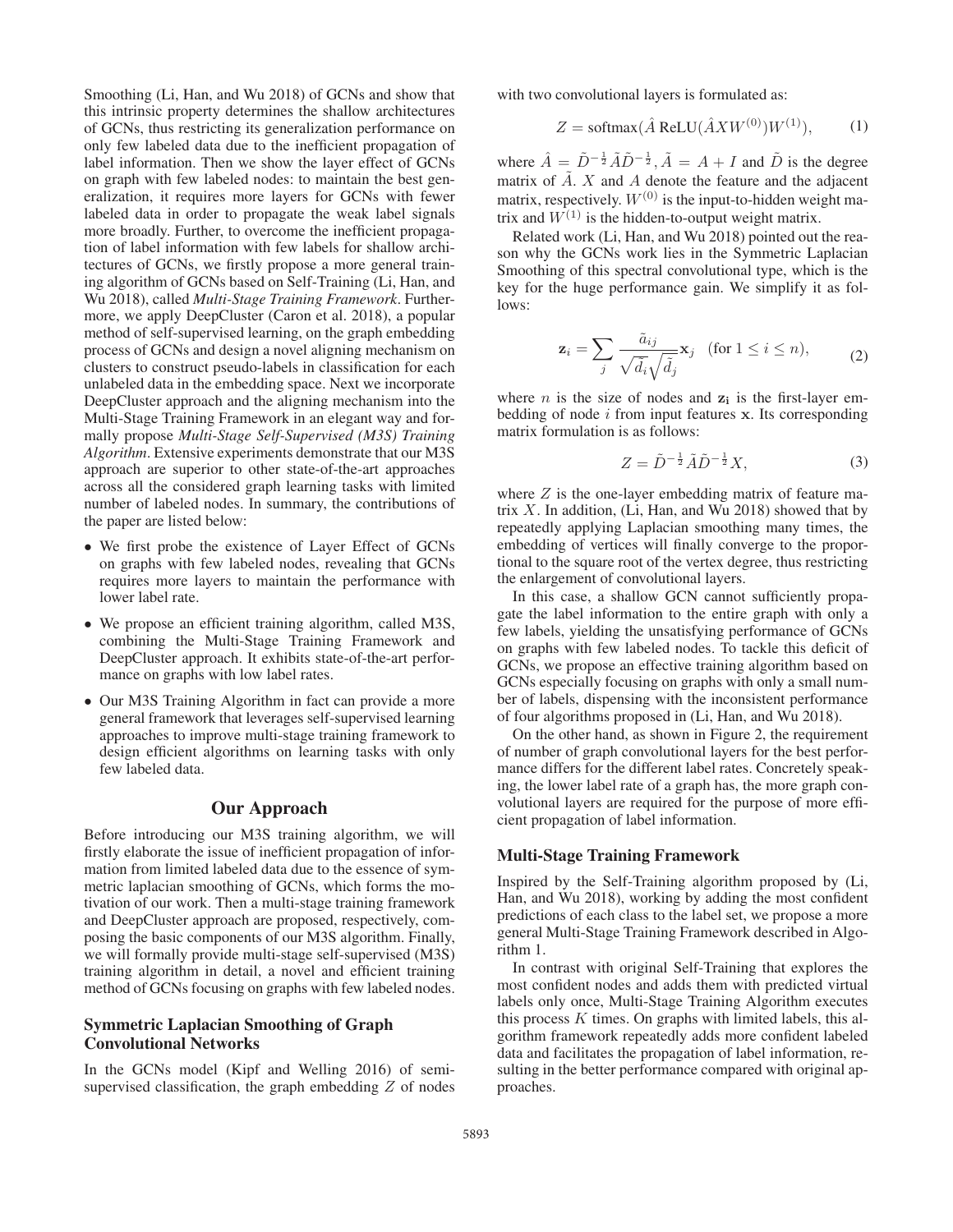MultiStage Self-Training Framework



Figure 1: Flow chart of Multi-Stage Self-Supervised (M3S) Training Algorithm.

Nevertheless, the core of Multi-Stage Training Framework lies in the accuracy of selected nodes with virtual labels based on the confidence and thus it is natural to incorporate self-checking mechanism that can guarantee the precision of chosen labeled data.

Algorithm 1 Multi-Stage Training Algorithm

**Input:** Features matrix  $X$ , adjacent matrix  $A$ , labeled and unlabeled set  $L_0$ ,  $U_0$ , graph convolution network  $f_\theta$ **Output:** Graph Embedding  $Z = f_{\theta}(X, A)$ 

- 1: Train a fixed number of epoches on the initial labeled and unlabeled set  $L_0$ ,  $U_0$
- 2: for each stage k do
- 3: Sort vertices on confidence in unlabeled set  $U_{k-1}$ .
- 4: for each class j do
- 5: Find the top t vertices in  $Z_{i,j}$ .
- 6: Add them to labeled set  $L_{k-1}$  with virtual labels j.
- 7: Delete them from unlabeled set  $U_{k-1}$ .<br>8: **end for**
- end for
- 9: Train a fixed number of epoches on the new labeled and unlabeled set  $L_k$ ,  $U_k$
- 10: end for
- 11: return Accuracy based on the final Z.

#### DeepCluster

Recently, self-supervised learning (Doersch, Gupta, and Efros 2015), a popular form of unsupervised learning, shows its power in the field of computer vision, which utilizes pretext tasks to replace the labels annotated by human by "pseudo-labels". A neat and effective approach of selfsupervised learning is DeepCluster (Caron et al. 2018) that takes a set of embedding vectors produced by ConvNet F as input and groups them into  $k$  distinct clusters based on a geometric criterion.

More concretely, DeepCluster jointly learns a  $d \times k$  centroid matrix  $C$  and the cluster assignment  $y_n$  of each data point  $n$  such as image, by solving the following problem:

$$
\min_{C \in \mathcal{R}^{d \times k}} \frac{1}{N} \sum_{n=1}^{N} \min_{y_n \in \{0,1\}^k} \|F(x_n) - Cy_n\|_2^2
$$
\n
$$
s.t. \quad y_n^T 1_k = 1
$$
\n(4)

S.t.  $y_n 1_k = 1$ <br>Solving this problem provides a set of optimal assignments  $(y_n^*)_{n \leq N}$  and a centroid matrix  $C^*$ . These assignments are then used as pseudo-labels. In particular Deenments are then used as pseudo-labels. In particular, Deep-Cluster alternates between clustering the embedding vectors produced from ConvNet into pseudo-labels and updating parameters of the ConvNet by predicting these pseudo-labels.

For the node classification task in a graph, the representation process can also be viewed as graph embedding (Zhou et al. 2018), allowing the DeepCluster as well. Thus, we harness the innate property of graph embedding in GCNs and execute k-means on the embedding vectors to cluster all nodes into distinct categories based on embedding distance. Next, an aligning mechanism is introduced to classify the nodes in each cluster to the nearest class in classification on the embedding space. Finally, the obtained pseudolabels are leveraged to construct the self-checking mechanism of Multi-Stage Self-Supervised Algorithm as shown in Figure 1.

Aligning Mechanism The target of aligning mechanism is to transform the categories in clustering to the classes in classification based on the embedding distance. For each cluster l in unlabeled data after k-means, the computation of aligning mechanism is:

$$
c^{(l)} = \underset{m}{\arg\min} \|v_l - \mu_m\|^2, \tag{5}
$$

where  $\mu_m$  denotes centroids of class m in labeled data,  $v_l$ denotes the centroid of cluster l in unlabeled data and  $c^{(l)}$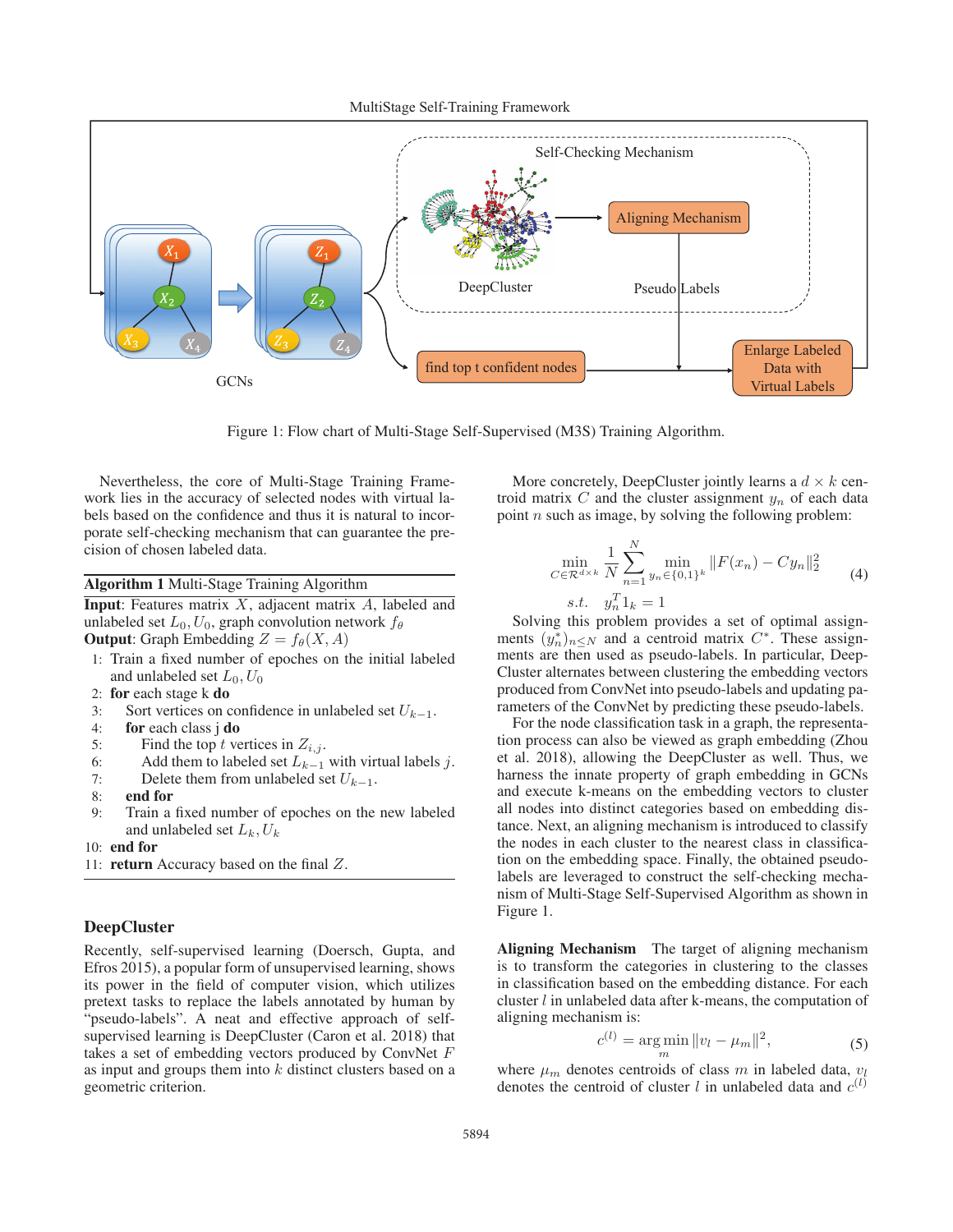represents the aligned class that has the closest distance from  $v_l$  among all centroids of class in the original labeled data. Through the aligning mechanism, we are capable of classifying nodes of each cluster to a specific class in classification and then construct pseudo-labels for all unlabeled nodes according to their embedding distance.

Extension In fact, DeepCluster is a more general and economical form of constructing self-checking mechanism via embedding distance. The naive self-checking way is to compare the distance of each unlabeled node to centroids of classes in labeled data since distance between each unlabeled data and training centroids is a more precise measure than the class centriods of unlabeled data. However, when the number of clusters is equivalent to the amount of all unlabeled nodes, our self-checking mechanism via Deep-Cluster is the same as the naive way. Considering the expensive computation of the naive self-checking, DeepCluster performs more efficiently and flexibly in the selection of number of clusters.

#### M3S Training Algorithm

In this section, we will formally present our Multi-Stage Self-Supservised (M3S) Training Algorithm, a novel training method on GCN aiming at addressing the inefficient propagation of label information on graphs with few labeled nodes. The flow chart of our approach is illustrated in Figure 1.

The crucial part of M3S Training Algorithm compared with Multi-Stage Training is additionally utilizing the information of embedding distance to check the accuracy of selected nodes with virtual labels from Self-Training based on the confidence. Specifically speaking, M3S Training Algorithm elegantly combines DeepCluster self-checking mechanism with Multi-Stage Training Framework to choose nodes with more precise virtual labels in an efficient way. We provide a detailed description of M3S approach in Algorithm 2.

For M3S Training Algorithm, firstly we train a GCN model on an initial dataset to obtain meaningful embedding vectors. Then we perform DeepCluster on the embedding vectors of all nodes to acquire their clustering labels. Furthermore, we align their labels of each cluster based on the embedding distance to attain the pseudo-label of each unlabeled node. In the following Self-Training process, for the selected top confident nodes of each class, we perform selfchecking based on pseudo-labels to guarantee they belong to the same class in the embedding space, then add the filtered nodes to the labeled set and execute a new stage Self-Training.

Avoiding Trivial Solutions It should be noted that the categorically balanced labeled set plays an important role on graphs with low label rate. In addition, DeepCluster tends to be caught in trivial solutions that actually exist in various methods that jointly learns a discriminative classifier and the labels (Caron et al. 2018). Highly unbalanced data of per class is a typical trivial solution of DeepCluster, which hinders the generalization performance with few supervised

#### Algorithm 2 M3S Training Algorithm

**Input:** Features Matrix  $X$ , adjacent matrix  $A$ , labeled and unlabeled set  $L_0$ ,  $U_0$ , graph convolution network  $f_\theta$ . **Output:** Graph Embedding  $Z = f_{\theta}(X, A)$ 

- 1: Train a fixed number of epoches on the initial labeled and unlabeled sets  $L_0$ ,  $U_0$ .
- 2: for each stage k do
- 3: % Step 1: Deep Clustering
- 4: Execute K-means based on embedding Z of all data and obtain pseudo labels of each data point for clustering.
- 5: % Step 2: Aligning Mechanism
- 6: Compute centroids  $\mu_m$  of each class m in labeled data.
- 7: Compute centroids  $v_l$  of each cluster l in unlabeled data.
- 8: for each cluster  $l$  of unlabeled set **do**
- 9: Align label of  $l_{th}$  cluster on the embedding space.

$$
c^{(l)} = \underset{m}{\arg\min} \|v_l - \mu_m\|^2
$$

- 10: Set unlabeled data in  $l_{th}$  cluster with pseudo label  $c^{(l)}$ .
- 11: end for
- 12: % Step 3: Self-Training
- 13: Sort vertices according to the confidence in unlabeled set  $U_{k-1}$ .
- 14: for each class j do
- 15: Find the top t vertices in  $Z_{i,j}$ .
- 16: **for** each vertice of selected  $\tilde{t}$  vertices **do**
- 17: **if** pseudo label  $c$  of the vertice equals j **then**
- 18: Add it to labeled set  $L_{k-1}$  with virtual label j.
- 19: Delete it from unlabeled set  $U_{k-1}$ .
- 20: end if
- 21: end for
- 22: end for
- 23: Train a fixed number of epoches on the new labeled and unlabeled set  $L_k, U_k$
- 24: end for
- 25: return Accuracy based on the final Z.

signals. In this paper we provide a simple and elegant solution by enlarging the number of clusters in K-means. For the one hand, setting more clusters allows higher probability of being evenly classified to all categories. For the other hand, it contributes to more precise computation in embedding distance from the perspective of extension of DeepCluster selfchecking mechanism. These are dicussed in the experimental part.

#### Experiments

In this section we conduct extensive experiments to demonstrate the effectiveness of our proposed M3S Algorithm on graphs with few labeled nodes. For the graph dataset, we select the three commonly used citation networks: CiteSeer, Cora and PubMed (Sen et al. 2008). Dateset statistics are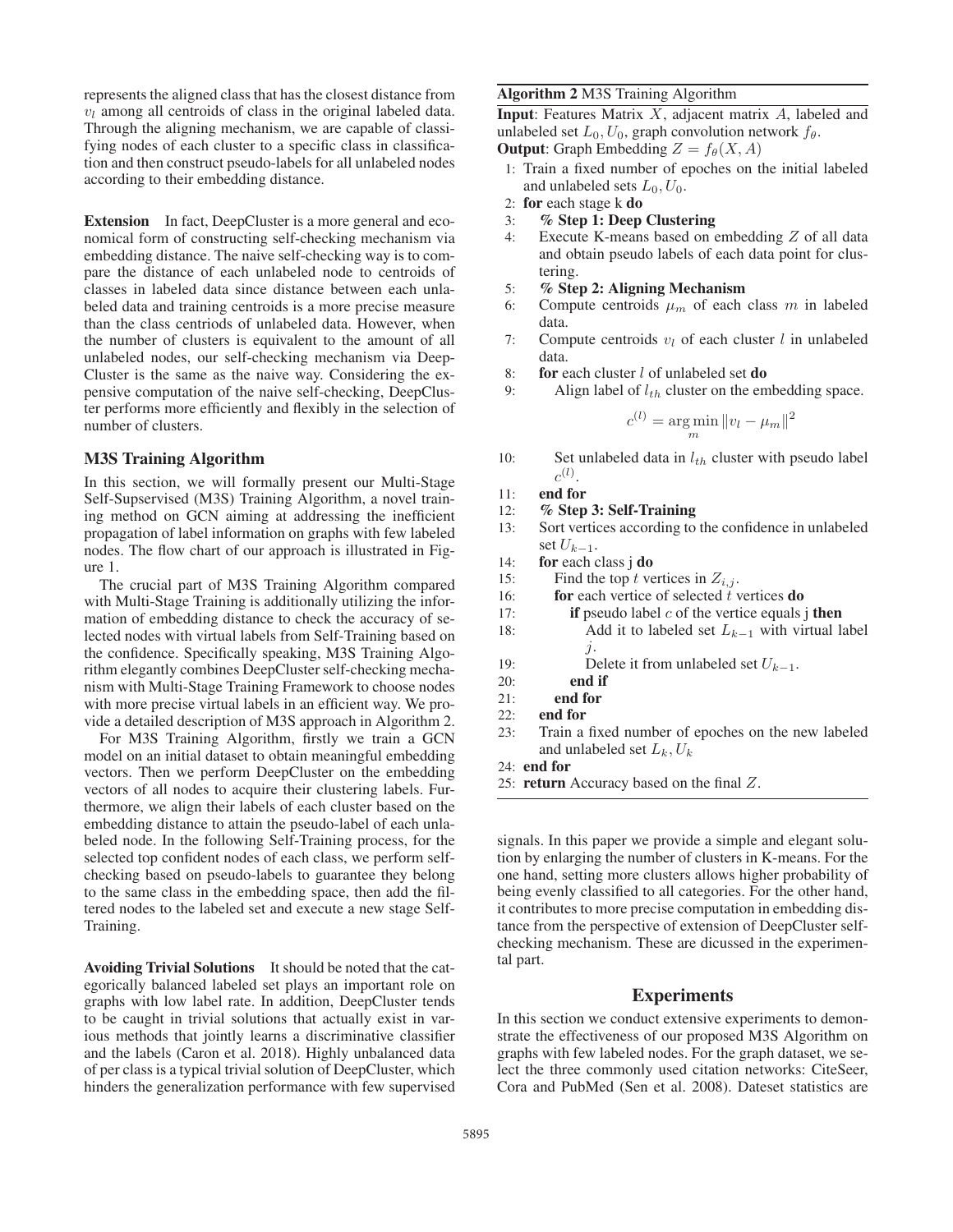

Figure 2: The change of accuracy for GCNs model with different layers under different label rates.

summarized in Table 1.

As for the baselines, we opt the Label Propagation (LP) (Wu et al. 2012) using ParWalks; Graph Convolutional Networks (GCNs) (Kipf and Welling 2016); Self-Training, Co-Training, Union and Intersection (Li, Han, and Wu 2018) all based on the confidence of prediction. On graphs with low label rates, we compare both our Multi-Stage Training Framework and M3S Algorithm with other state-of-the-art approaches by changing the label rate for each dataset. We report the mean accuracy of 10 runs in all result tables to make fair comparison. Our implementationm, including the splitting of train and test datasets, adapts from original version in (Li, Han, and Wu 2018).

| <b>Dateset</b>  | <b>Nodes</b> | Edges | <b>Classes</b> | Features | Label<br>Rate |
|-----------------|--------------|-------|----------------|----------|---------------|
| <b>CiteSeer</b> | 3327         | 4732. | 6              | 3703     | 3.6%          |
| Cora            | 2708         | 5429  | 7              | 1433     | $5.2\%$       |
| PubMed          | 19717        | 44338 | κ              | 500      | $0.3\%$       |

Table 1: Dateset statistics

#### Layer Effect on Graphs with Few Labeled Nodes

Before comparing our algorithms with other methods, we point out the layer effect of GCNs for different label rates: to maintain the best performance, a GCN model in semisupervised task with a lower label rate requires more graph convolutional layers.

Figure 2 presents some empirical evidence to demonstrate the layer effect on graphs with few labels. We test the performance of GCNs with different layers in distinct label rates in Figure 2 and it is apparent to note that the number of layer under the best performance exhibits a descending trend as the label rate increases.

The existence of layer effect demonstrates the urge of

propagation of label information by stacking more convolutional layers. In the original GCNs (Kipf and Welling 2016), the authors argued to apply two graph convolutional layers for standard node classification tasks. However, due to the existence of Layer Effect, we are expected to choose proper number of layers especially on graphs with low label rates. In the following experiments, we all choose the best number of layer to compare the best performance for each method.

## Performance of Multi-Stage Training Framework

To gain a better understanding of the advantage of Multi-Stage Training Framework, we make an extensive comparison between Multi-Stage Framework of different stages with the Self-Training approach under different label rates.

From Figure 3, it is easy to observe that all self-training methods outperform the original GCNs with a large margin, especially when the graph has low label rate, which usually happens in real applications. In addition, Multi-Stage Training is superior to traditional Self-Training especially when there are fewer labeled nodes and more stages are inclined to bring more improvement. Nevertheless, the discrepancy between the Multi-Stage Training algorithm and Self-Training algorithm narrows down as the label rate increases. Moreover, the improvement of all self-training methods over GCNs diminishes as well with the increasing of label rate. As for the reason, we argue that with the enlargement of labeled nodes, the accuracy of the learned GCN model also increases, while the accuracy of explored nodes via selftraining tends to approach the accuracy of current GCN, resulting in the diminishment of improvement. However, the limited precision of selected nodes only based on the confidence of prediction is just what M3S Training Algorithm is devoted to improve.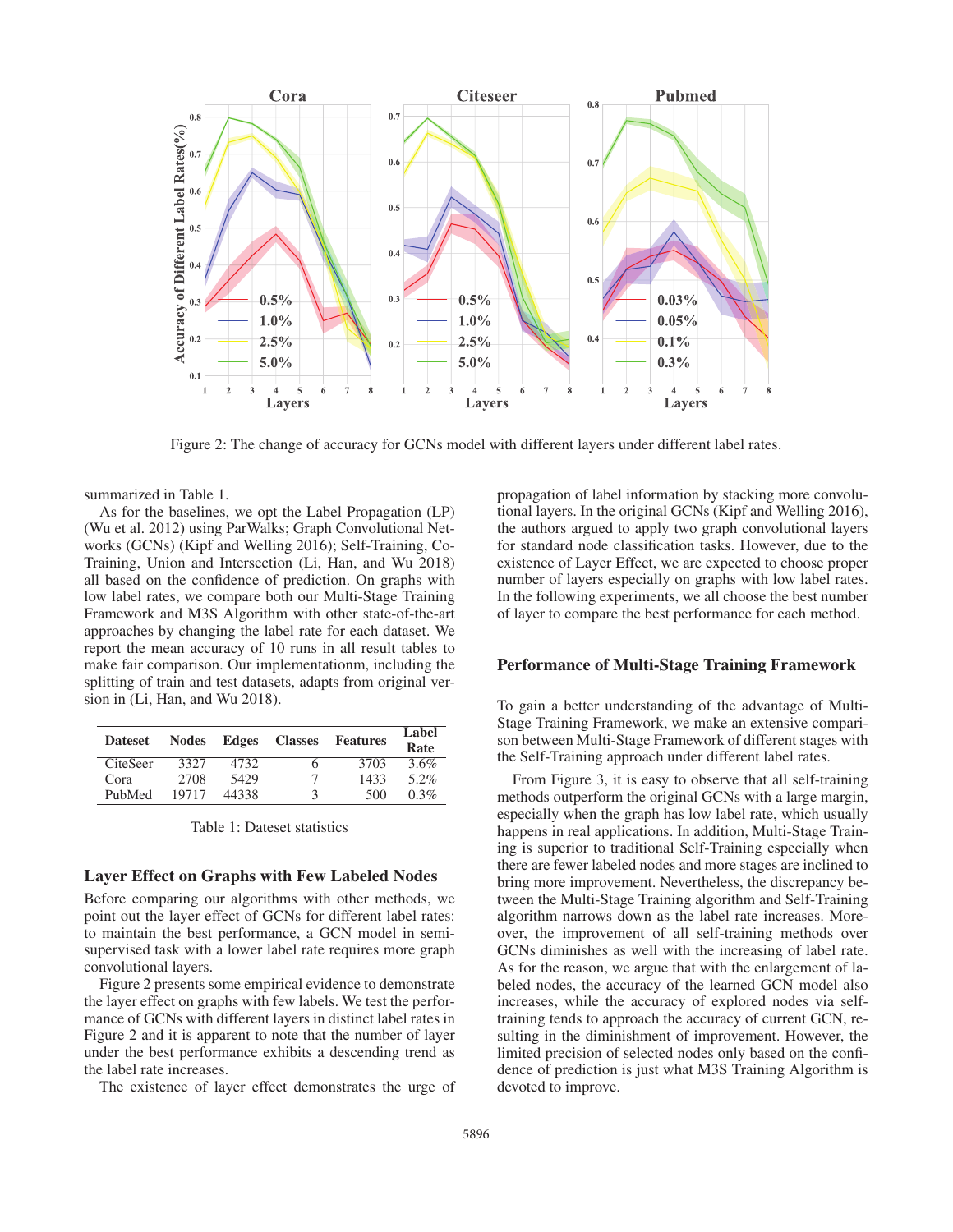

Figure 3: Multi-Stage Training vs Self-training.

## Performance of M3S Training Algorithm

In this section, we conduct experiments by comparing Multi-Stage Self-Training Algorithm and M3S Training Algorithm with other state-of-the-art approaches under different label rates across the three datasets.

Experimental Setup All the results are the mean accuracy of 10 runs and the number of clusters in DeepCluster is fixed 200 for all datasets to avoid trivial solutions. We select the best number of layers for different label rates. In particular, the best layer in Cora and CiteSeer is 4,3,3,2,2 and 3,3,3,2,2 respectively for 0.5%,1%,2%,3%,4% label rates and fixed 4 for 0.03%,0.05%,0.1% label rates on PubMed. The number of epochs of each stage in Multi-Stage Training Framework, M3S and other approaches is set as 200. For all methods involved in GCNs, we use the same hyper-parameters as in (Kipf and Welling 2016): learning rate of 0.01, 0.5 dropout rate,  $5 \times 10^{-4} L_2$  regularization weight, and 16 hidden units without validation set for fair comparison (Li, Han, and Wu 2018). For the option of  $K$  stages, we view it as a hyper-parameter. For CiteSeer dataset we fix  $K = 3$  and for PubMed dataset we fix  $K = 4$ , in which the result of our proposed algorithms have already outperformed other ap-

| <b>Cora Dataset</b>  |      |       |       |      |       |
|----------------------|------|-------|-------|------|-------|
| <b>Label Rate</b>    | 0.5% | $1\%$ | $2\%$ | 3%   | $4\%$ |
| $L_{\rm P}$          | 57.6 | 61.0  | 63.5  | 64.3 | 65.7  |
| <b>GCN</b>           | 50.6 | 58.4  | 70.0  | 75.7 | 76.5  |
| Co-training          | 53.9 | 57.0  | 69.7  | 74.8 | 75.6  |
| <b>Self-training</b> | 56.8 | 60.4  | 71.7  | 76.8 | 77.7  |
| Union                | 55.3 | 60.0  | 71.7  | 77.0 | 77.5  |
| <b>Intersection</b>  | 50.6 | 60.4  | 70.0  | 74.6 | 76.0  |
| <b>MultiStage</b>    | 61.1 | 63.7  | 74.4  | 76.1 | 77.2  |
| M <sub>3</sub> S     | 61.5 | 67.2  | 75.6  | 77.8 | 78.0  |

Table 2: Classification Accuracy on Cora.

proaches easily. For Cora dataset we choose K as 5,4,4,2,2 as the training size increases, since higher label rate usually matches with a smaller K.

Results shown in Tables 2, 3 and 4 verify the effectiveness of our M3S Training Algorithm, consistently outperforming other state-of-the-art approaches to a large margin on a wide range of label rates across the three datasets. More specifically, we make four observations from the results:

• It is apparent to note that the performance of GCN significantly declines when the labeled data is scarce due to the inefficient propagation of label information. For instance,

| <b>CiteSeer Dataset</b> |         |       |      |      |       |
|-------------------------|---------|-------|------|------|-------|
| <b>Label Rate</b>       | $0.5\%$ | $1\%$ | 2%   | 3%   | $4\%$ |
| LP                      | 37.7    | 41.6  | 41.9 | 44.4 | 44.8  |
| <b>GCN</b>              | 44.8    | 54.7  | 61.2 | 67.0 | 69.0  |
| Co-training             | 42.0    | 50.0  | 58.3 | 64.7 | 65.3  |
| <b>Self-training</b>    | 51.4    | 57.1  | 64.1 | 67.8 | 68.8  |
| Union                   | 48.5    | 52.6  | 61.8 | 66.4 | 66.7  |
| <b>Intersection</b>     | 51.3    | 61.1  | 63.0 | 69.5 | 70.0  |
| <b>MultiStage</b>       | 53.0    | 57.8  | 63.8 | 68.0 | 69.0  |
| M <sub>3S</sub>         | 56.1    | 62.1  | 66.4 | 70.3 | 70.5  |

| Table 3: Classification Accuracy on CiteSeer. |  |
|-----------------------------------------------|--|
|-----------------------------------------------|--|

| <b>PubMed Dataset</b> |       |       |         |  |
|-----------------------|-------|-------|---------|--|
| <b>Label Rate</b>     | 0.03% | 0.05% | $0.1\%$ |  |
| $L_{\rm P}$           | 58.3  | 61.3  | 63.8    |  |
| <b>GCN</b>            | 51.1  | 58.0  | 67.5    |  |
| Co-training           | 55.5  | 61.6  | 67.8    |  |
| <b>Self-training</b>  | 56.3  | 63.6  | 70.0    |  |
| Union                 | 57.2  | 64.3  | 70.0    |  |
| <b>Intersection</b>   | 55.0  | 58.2  | 67.0    |  |
| <b>MultiStage</b>     | 57.4  | 64.3  | 70.2    |  |
| M <sub>3S</sub>       | 59.2  | 64.4  | 70.6    |  |

Table 4: Classification Accuracy on PubMed.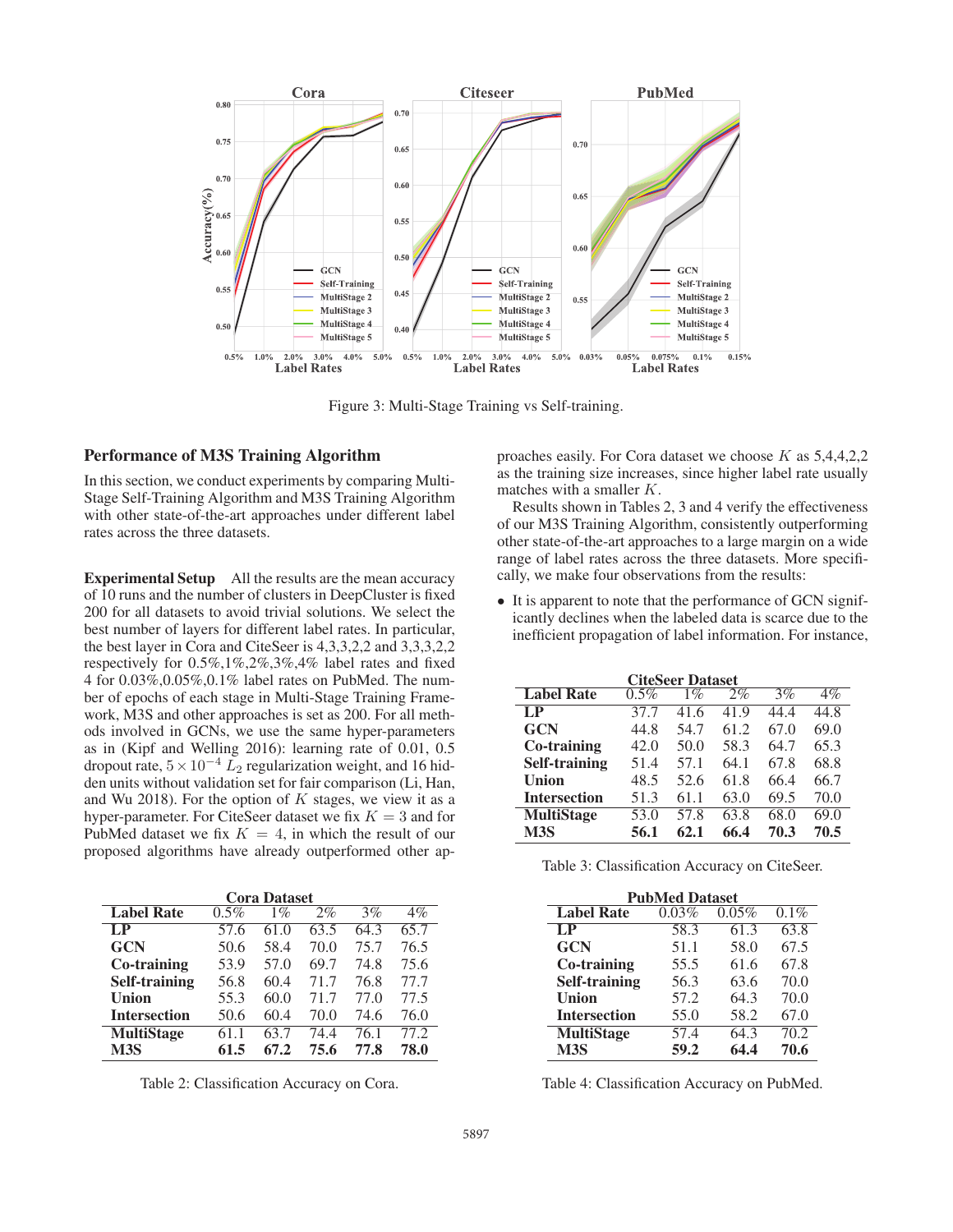

Figure 4: Relation between Accuracy and Max-Min Ratio with the increasing of Clusters K. All values are the mean accuracy or max-min ratio of 10 runs.

on Cora and PubMed datasets, the performance of GCN is even inferior to Label Propagation (LP) when the training size is relative small.

- Previous state-of-the-art algorithms, namely Co-training, Self-training, Union and Intersection exhibit inconsistent performance compared with GCNs, thus it is hard to employ one single algorithm from them in real scenarios.
- Multi-Stage Training Framework tends to be superior to Self-Training especially on fewer labeled data, demonstrating the effectiveness of this framework on graphs with few labeled nodes.
- M3S Training Algorithm leverages both the advantage of Multi-Stage Training Framework and self-checking mechanism constructed by DeepCluster, consistently outperforming other state-of-the-art approaches on all label rates. Additionally, it turns out that the lower label rate the graph has, the larger improvement of M3S Training Algorithm can produce, perfectly adapting on graphs with few labeled nodes.

Sensitivity Analysis of Number of Clusters Sensitivity analysis of number of clusters is regarded as the extensive discussion of our M3S Training Algorithm, where we present the influence of number of clusters in DeepCluster on the balance of each class and the final performance of GCN. We leverage "Max-Min Ratio" to measure the balance level of each class, which is computed by the subtraction between max ratio and min ratio of categories of unlabeled data after the aligning mechanism, and the lower "Max-Min Ratio" represents the higher balance level of categories. We choose two labeled nodes of each class across three datasets. As shown in Figure 4 where each column presents the change of a specific dataset, with the increasing of number of clusters, categories tend to be more balanced until the number of clusters is large enough, facilitating the final performance of M3S Training Algorithm. These results

empirically demonstrate that more clusters are beneficial to avoid trivial solutions in DeepCluster, thus enhancing the performance of our method.

# **Discussions**

Although in this work we employ only one kind of selfsupervised approach on the graph learning task, the introduction of self-checking mechanism constructed by Deep-Cluster in fact provides a more general framework on weakly supervised signals for a wide range of data types. On the one hand, it is worthy of exploring the avenue to utilize the pseudo-labels produced by self-supervised learning more efficiently on few supervised labels, for instance, designing new aligning mechanism or applying better selfsupervised learning approach. On the other hand, how to extend similar algorithm combined with self-supervised learning methods to other machine learning task such as image classification and sentence classification, requires more endeavours in the future.

### **Conclusion**

In this paper, we firstly clarify the Layer Effect of GCNs on graphs with few labeled nodes, demonstrating that it is expected to stack more layers to facilitate the propagation of label information with lower label rate. Then we propose Multi-Stage Training Algorithm Framework on the basis of Self-Training, adding confident data with virtual labels to the labeled set to enlarge the training set. In addition, we apply DeepCluster on the graph embedding process of GCNs and design a novel aligning mechanism to construct self-checking mechanism to improve MultiStage Training Framework. Our final proposed approach, M3S Training Algorithm, outperforms other state-of-the-art methods with different label rates across all the considered graphs with few labeled nodes. Overall, M3S Training Algorithm is a novel and efficient algorithm focusing on graphs with few labeled